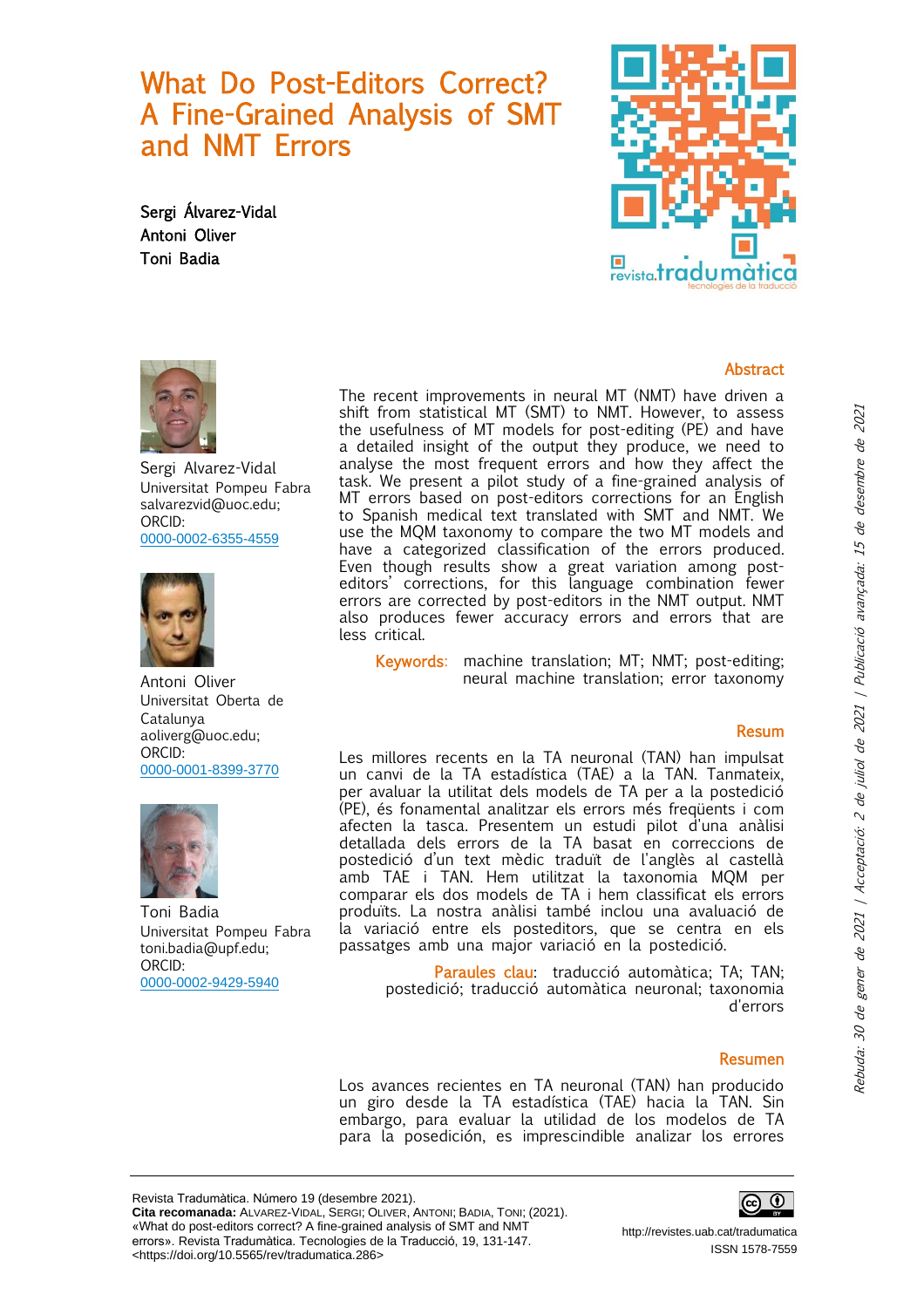más frecuentes y cómo afectan a esta tarea. Presentamos el estudio piloto de un análisis pormenorizado de errores en TA basado en las correcciones realizadas por los poseditores en la traducción de un texto médico realizada del inglés al castellano mediante TAE y TAN. Utilizamos la taxonomía MQM para comparar los dos modelos de TA y obtener una clasificación categorizada de los errores resultantes. Nuestro análisis incluye también una evaluación de las diferencias entre poseditores, centrada en los pasajes en los que la posedición presentaba mayor disparidad.

Palabras clave: traducción automática; TA; TAN; posedición; traducción automática neuronal; taxonomía de errores

# 1. Introduction

Post-editing (PE) of machine translation (MT) has become a very common practice in the translation industry (Lommel and Depalma, 2016) in the last decade. PE increases productivity when we compare it with human translations (Aranberri, 2014) without having a negative impact on quality (Plitt and Masselot, 2010) and it also involves a reduction of costs, as post-editing is usually paid less per word than translating from scratch (Guerberof, 2009). Post-editors "edit, modify and/or correct pre-translated text that has been processed by an MT system from a source language into (a) target language(s)" (Allen 2003: 293).

Statistical MT (SMT) has been well established as the dominant approach in MT for many years. However, recent evaluation campaigns (Bojar et al., 2018; Barrault et al., 2019) have shown neural MT (NMT) outperforms previous systems in terms of quality. These results have driven a technological shift from SMT to NMT in most translation industry scenarios. When assessing the usefulness of MT models for PE, it is essential to analyse the most frequent errors and how they affect the task. Although recent studies suggest that NMT reduces errors and produces more fluent outputs (Bentivogli et al., 2016; Castillo et al., 2017; Toral and Sánchez-Cartagena, 2017), each error type affects the PE effort differently (Daems et al., 2017).

Error annotation has been used to study the quality of the MT products (Vilar et al., 2006; Costa et al., 2015, Popovic 2018) and to investigate whether an MT output is fit for post-editing (Denkowski and Lavie, 2012). However, it is usually conducted as a separate task from post-editing, even though these two tasks are highly related. In fact, post-editing can be understood as an implicit error annotation, as the edits post-editors enter are intended as corrections of translation errors (Popovic and Arcan, 2016). Even though translators' edits may reflect preferential changes or style and do not always correspond to errors (Koponen, 2013; Koponen and Salmi, 2017; Koponen et al., 2019), we have annotated the actual modifications introduced into the raw MT output, as many correct translations for the same source text are possible. Moreover, analysing corrections from different translators working on the same text can give valuable insight to better

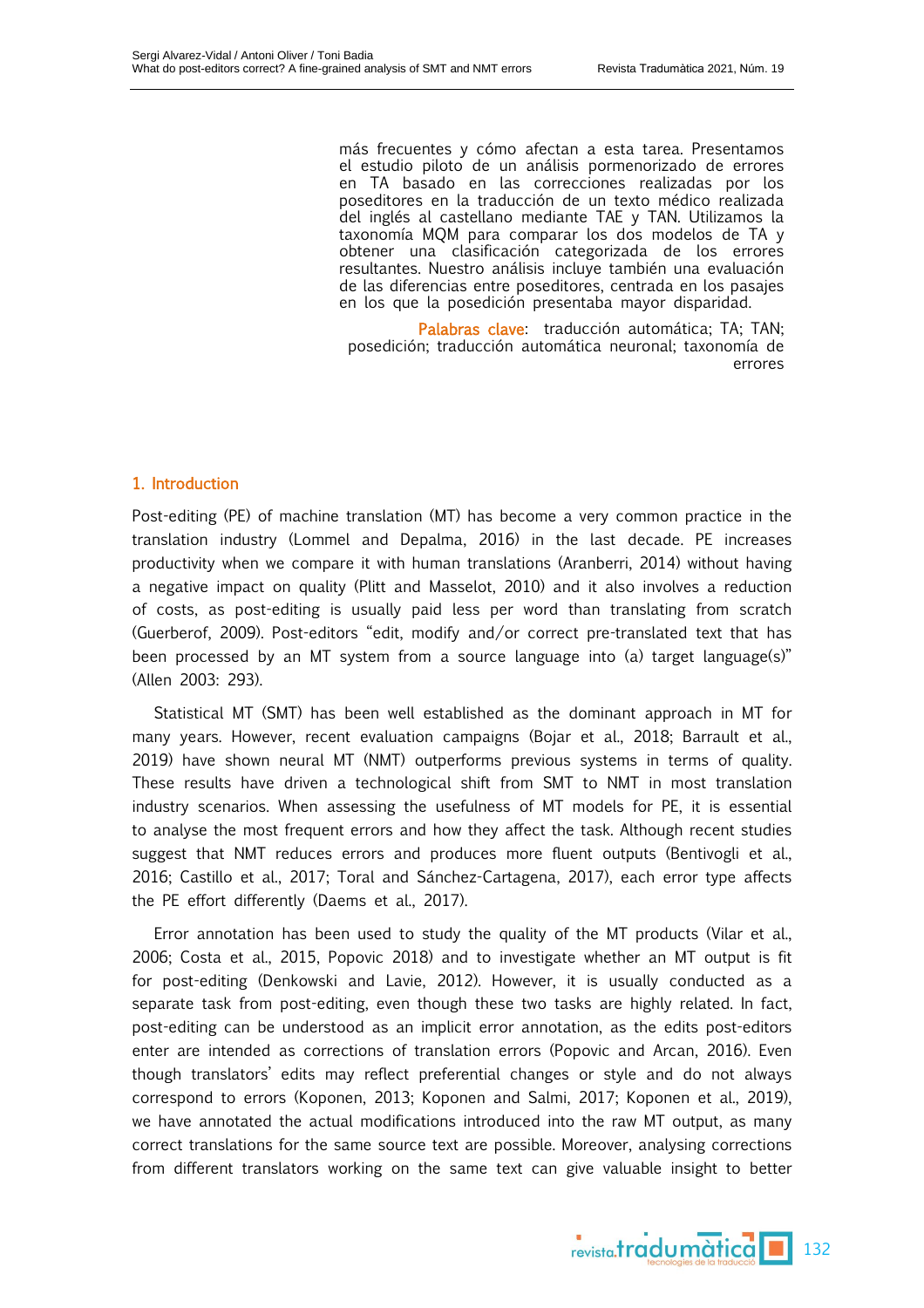understand the variability patterns among translators. That is, how different professionals modify the raw MT output.

We present a pilot study of a fine-grained analysis of MT errors based on posteditors' corrections for an English to Spanish medical text translated with SMT and NMT. Our goal is to study the type of errors post-edited for these two MT models for this text type and language combination, and analyse the differences among translators postediting the same MT output. In Section 2, we present previous work analysing the differences between these two MT models and the errors they produce. Then, we present the methodology we used, both the MT systems trained in our study and the PE set-up. In the following section we detail the customized MQM taxonomy we used for the error annotation process and then we present the results of the annotation for each postedited version. Finally, we include a discussion of the results and detail our future research.

## 2. SMT versus NMT

Automatic metrics such as BLEU (Papineni et al., 2002) are currently used to assess MT quality and have been used to show that in many cases NMT models outperform SMT systems. For example, Junczys-Dowmunt et al. (2016) studied 30 different translation directions from the United Nations Parallel Corpus and Wu et al. (2016) assessed the quality of NMT and SMT outputs for Wikipedia entries translated with these two MT models. However, metrics like BLEU exploit mainly surface-matching characteristics that are largely insensitive to more subtle nuances and have been shown to underestimate NMT quality compared to the assessment conducted with rankings obtained by human reviewers (Shterionov et al., 2018). Moreover, more recent evaluation campaigns have confirmed NMT architectures produce better results with different automatic metrics and human evaluations (Bojar et al., 2018; Barrault et al., 2019). These campaigns, however, do not directly address errors and a more nuanced analysis of the errors produced is needed.

One of the first papers analysing the impact of SMT and NMT in post-editing was Bentivogli et al. (2016). They carried out a study on post-editing NMT and SMT outputs of English to German translated TED talks. They concluded that in general NMT decreased the post-editing effort, but SMT yielded better results for longer segments. Toral and Sánchez-Cartagena (2017) broadened the scope of the former paper adding different language combinations and metrics, and they concluded that although NMT yielded better quality results in general, it was negatively affected by sentence length, and the improvement of the results was not always perceivable in all language pairs. Bentivogli et al. (2018) extended the scope of their previous paper increasing the number of systems analysed, adding an extra language pair and conducting a three-category error analysis on the results. They confirmed the increase in quality for NMT systems and concluded most errors produced in NMT outputs were lexical, especially proper nouns.

Castilho et al. (2017) reported on a comparative study of phrase-based SMT (PBSMT) and NMT, with four language pairs and different automatic metrics and human evaluation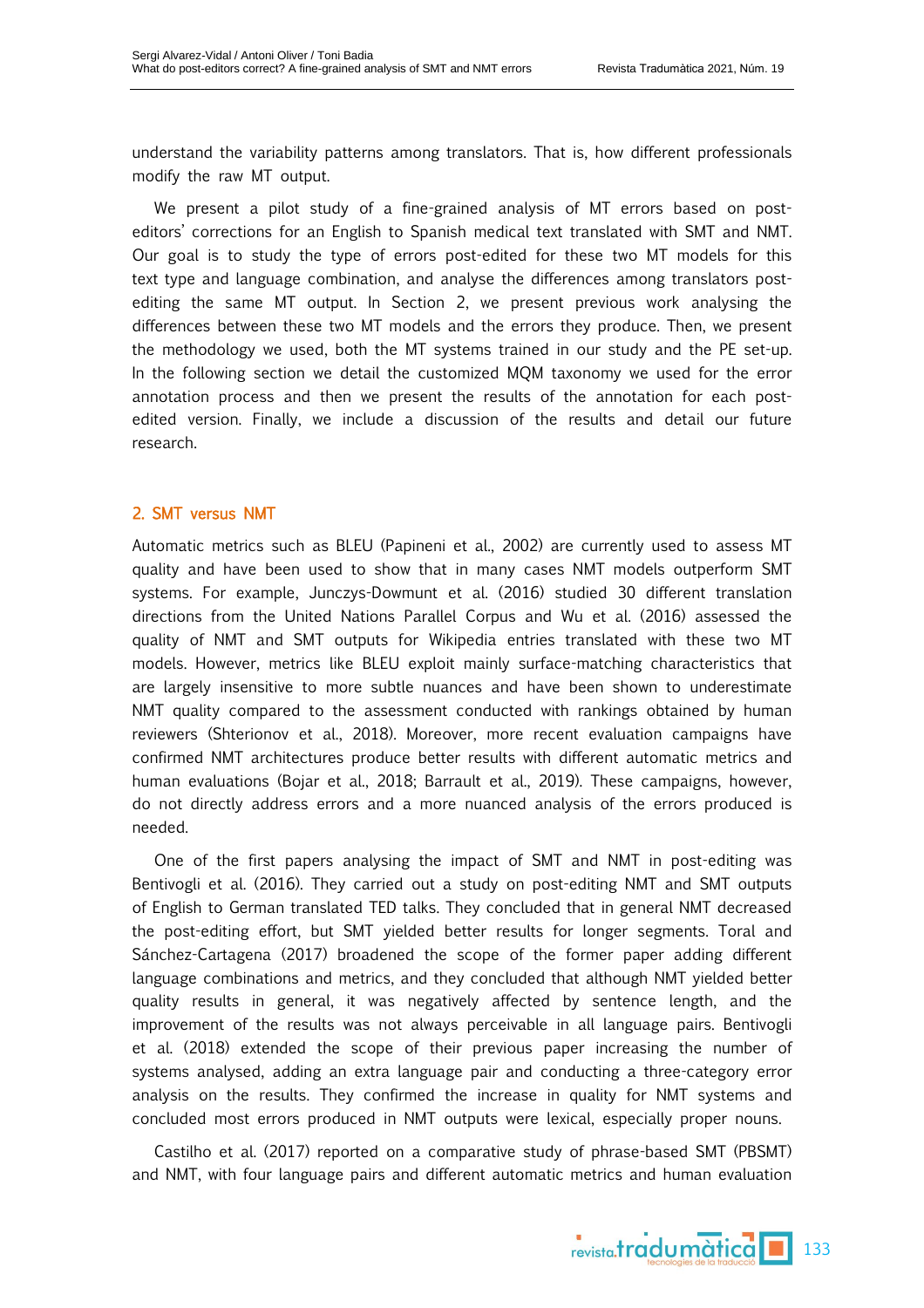methods. It highlighted some strengths and weaknesses of NMT, which in general yielded better results. It focused especially on post-editing and used PET (Aziz et al., 2012), a computer-assisted translation tool which enables recording time and keystrokes, to compare educational domain outputs from both systems using different metrics. They concluded that NMT reduced word order errors and improved fluency for certain language pairs, so fewer segments required post-editing, especially because there was a reduction in the number of morphological errors. However, they did not detect a decrease in PE effort nor a clear improvement in omission and mistranslation errors.

Koponen et al. (2019) presented a comparison of PE changes performed on NMT, rule-based MT (RBMT) and SMT output for the English-Finnish language combination. A total of 33 translation students edited in this English-to-Finnish PE experiment. It outlined the strategies participants adopt to post-edit the different outputs, which contributed to the understanding of NMT, RBMT and SMT approaches. It also concluded that PE effort was lower for NMT than SMT.

Klubička et al. (2017, 2018) compared the errors produced by an English-Croatian pure phrase-based, factored phrase-based and NMT system performing a manual evaluation via error annotation of the systems' outputs. Two annotators used a metric compliant with MQM (multidimensional quality metrics) and results showed that NMT reduced the number of errors considerably. Ye and Toral (2020) also conducted a finegrained human evaluation to compare the transformer and recurrent approaches to neural MT for the English-Chinese combination. They followed a tailored MQM taxonomy and observed the transformer produced an overall better translation reducing the number of errors related to accuracy, fluency and comprehensibility.

Even though a product-based analysis of the errors produced in the MT output can help to understand the MT quality, it is not enough to measure the actual effort involved in PE, which Krings (2001) defined as the sum of three aspects: temporal, technical and cognitive effort. Some errors may be easy to identify but require a lot of editing, while others can be easily corrected but may be difficult to spot or solve. For example, lack of coherence, shifts in meaning and structural issues have proved to be good indicators of post-editing effort (Daems et al., 2017).

The analysis and classification of MT errors has been always used as a valuable tool to improve MT systems. Some automatic or semiautomatic tools have been developed to conduct this task. Addicter (Zeman et al., 2011) is a tool for the automatic detection and display of common translation errors which uses a first-order Markov model for aligning reference words with hypothesis words. Hjerson (Popovic, 2011) uses WER alignments and compares the sets of words identified as erroneous due to a mismatch with the reference. However, error classification is usually conducted manually because currently available tools are still not able to distinguish detailed error classes, and are prone to confusions between mistranslations, omissions and additions. This task is usually performed by annotators who identify the errors of the MT output with or without a reference translation. However, with the widespread use of post-editing in the translation workflow, the analysis of post-editing corrections is receiving more and more attention (Popovic, 2018), and can also be understood as an implicit error annotation, as the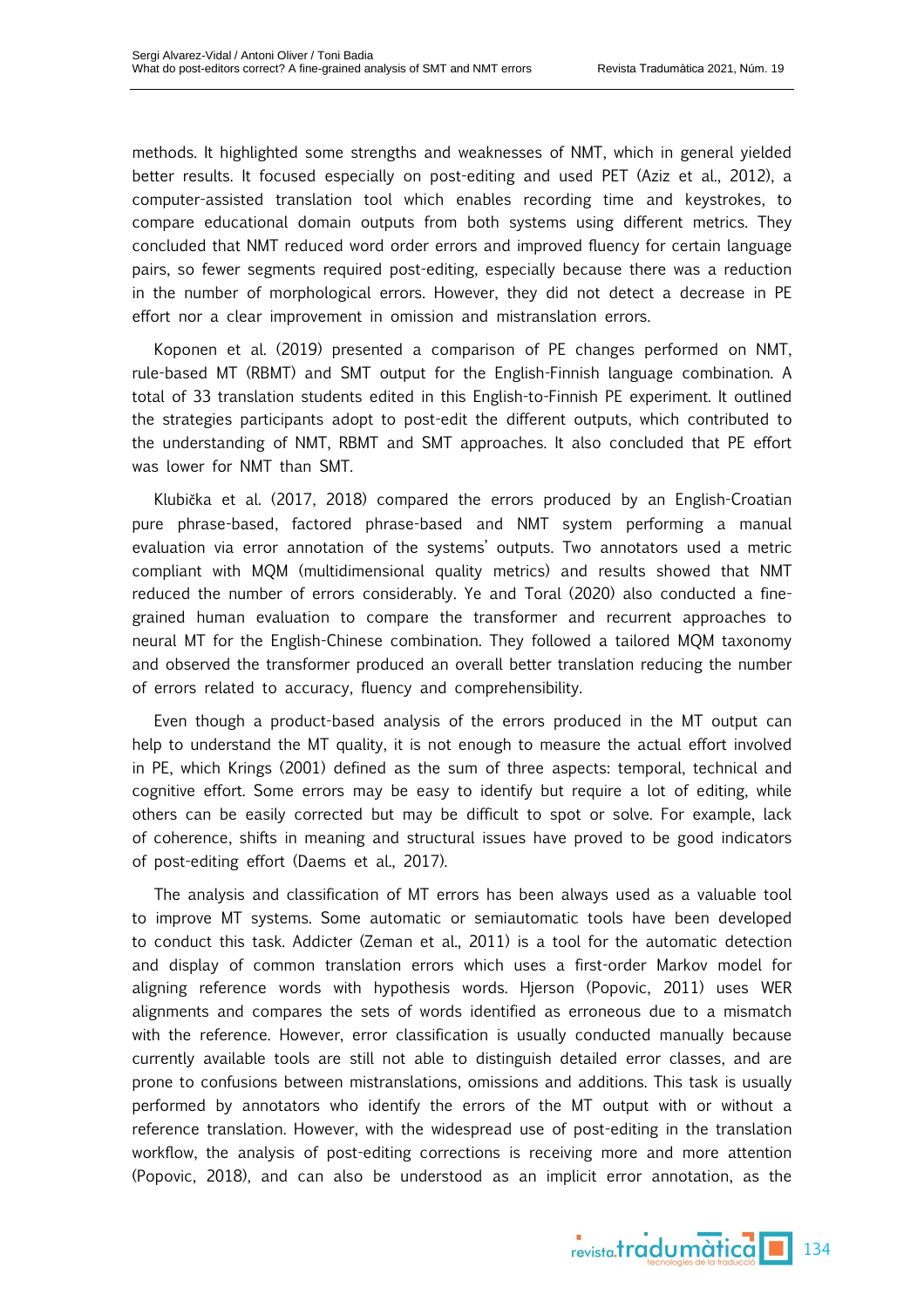edits post-editors introduce are intended as corrections of translation errors (Popovic and Arcan, 2016).

Vilar (2006) suggested one of the first error classifications for MT analysis focused on identifying the main MT problems and grouping errors into five major categories: missing words, word order, incorrect words, unknown words and punctuation. Farrús et al. (2010) designed an error taxonomy with five broad categories for SMT outputs from the Catalan-Spanish language combination. They correlated the different categories with human evaluations and noticed that semantic errors influenced the most in the perception of quality. Federico et al. (2014) used a similar taxonomy focused on detecting MT errors for translations from English into Arabic, Chinese and Russian. Costa et al. (2015) reported an error taxonomy tailored for Romance languages. In their study, highly ranked sentences clearly showed low number of grammatical errors, and a high inter-annotator agreement between two annotators was reported.

The translation industry has also developed error taxonomies which have been included in quality metrics. For the purpose of evaluation, many companies use errorbased models that seek to "identify errors, classify them, allocate them to a severity level and apply penalty points with a view to deciding whether or not the translation meets a specific pass mark." (O'Brien, 2011a, p. 58)

The LISA QA metric<sup>1</sup> was initially designed to promote the best translation and localization methods for the software and hardware industries. Although it is no longer in use, its methods are still used in translation quality evaluation. This metric includes three severity levels, but there is no weighting. It consists of a set of 20, 25 or 123 error categories, depending on how they are counted. The SAE J2450 metric originated in the automotive industry and includes seven primary error categories which cover such areas as terminology, meaning, structure, spelling, punctuation, completeness, etc. and two severity levels. In contrast to LISA, it focuses on linguistic quality and includes no formatting or style issues. It also includes two meta-rules to help evaluators make a decision in case of ambiguity.

The TAUS Dynamic Quality Framework (DQF)<sup>2</sup> uses different tools, which include an error taxonomy, for the evaluation of translation quality. It was recently harmonized with the Multidimensional Quality Metrics (MQM) (Lommel et al., 2014), which will be explained in detail in Section 4, to offer translation professionals and researchers a unified model.

## 3. Methodology

### 3.1. MT Systems

First of all, we trained a SMT and a NMT system with the same medical-domain corpora to produce the MT output. For this purpose, we used ModernMT (Germann et al., 2016) version 2.4. This version allows training both statistical and neural MT systems. We used



<sup>1</sup> http://producthelp.sdl.com/SDL TMS 2011/en/Creating and Maintaining Organizations/Managing QA Models/LISA QA Model.htm

<sup>2</sup> https://www.taus.net/data-for-ai/dqf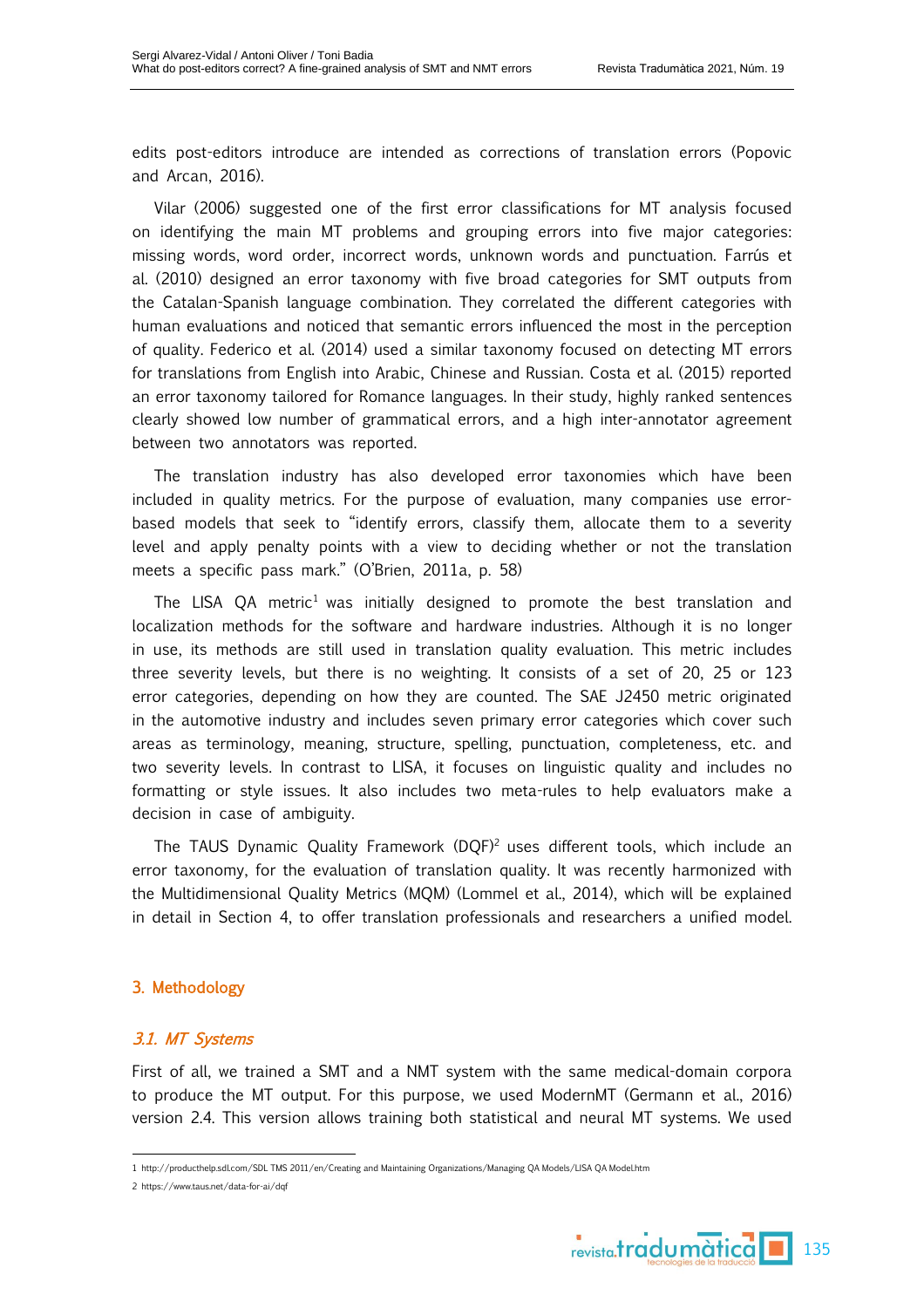the default options for this version. One of the salient characteristics of ModernMT is that it can take into account the context of the sentence to be translated for both approaches. We used the previous and the next segment (except for the first segment and the last segment, where we have taken into account the next segment and the previous segment only, respectively) as context. Short contexts are usually enough to calculate the context vector used by ModernMT.

To train the systems we compiled all, to our knowledge, publicly available corpora in the English-Spanish pair. We also created several corpora from websites with medical content:

- The EMEA<sup>3</sup> (European Medicines Agency) corpus.
- The IBECS<sup>4</sup> (Spanish Bibliographical Index in Health Sciences) corpus.
- Medline Plus<sup>5</sup>: we have compiled our own corpus from the web and combined this with the corpus compiled in MeSpEn.
- MSDManuals<sup>6</sup> English-Spanish corpus, compiled for this project under permission of the copyright holders.
- Portal Clínic<sup>7</sup> English-Spanish corpus, compiled by us for this project.
- The PubMed<sup>8</sup> corpus.
- The UFAL Medical Corpus<sup>9</sup> v1.0.

We also included in our training data glossaries and glossary-like databases containing terms and expressions frequently used in the medical domain. Namely, we used the English-Spanish glossary from MeSpEn, the 10th revision of the International Statistical Classification of ICD and SnowMedCT. With all the corpora and glossaries, we created an in-domain training corpus of 2,836,580 segments and entries. We split the corpus into two parts: 99% of the segments for training, and the remaining 1% for testing.

Finally, we added other general corpora for training the MT systems, namely the Scielo corpus, the Europarl corpus<sup>10</sup> (Koehn 2005), Global Voices corpus<sup>11</sup> and News Commentary. The IBECS, Scielo, Pubmed and a part of the MedlinePlus corpus were obtained from the MeSpEn corpus<sup>12</sup> (Villegas et al., 2018).

We evaluated the SMT and NMT systems using MTEval<sup>13</sup>. This software allows you to calculate BLEU, NIST, RIBES and WER using only one reference. We have used all the test sets of the corpus. We also compared our systems with Apertium<sup>14</sup> (Forcada et al.,

- 4 [http://ibecs.isciii.es](http://ibecs.isciii.es/)
- 5 <https://medlineplus.gov/>
- 6 <https://www.msdmanuals.com/>
- 7 <https://portal.hospitalclinic.org/>
- 8 <https://www.ncbi.nlm.nih.gov/pubmed/>
- 9 [https://ufal.mff.cuni.cz/ufal\\_medical\\_corpus](https://ufal.mff.cuni.cz/ufal_medical_corpus)
- 10 <http://www.statmt.org/europarl/>
- 11 <https://globalvoices.org/>
- 12 <http://temu.bsc.es/mespen/>
- 13 <https://github.com/odashi/mteval>
- 14 [http://www.apertium.org](http://www.apertium.org/)



<sup>3</sup> <http://opus.nlpl.eu/EMEA.php>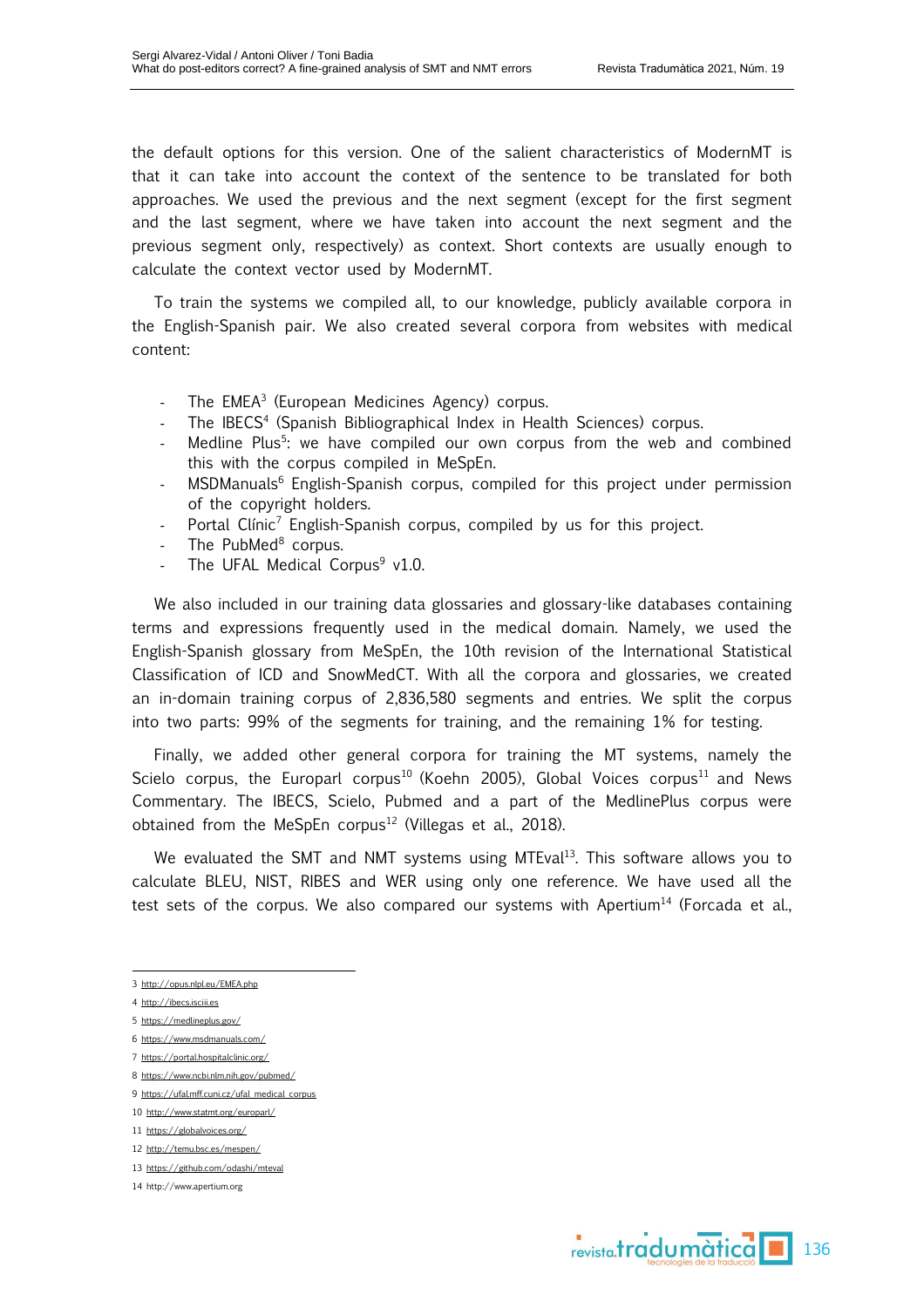$2011$ ) and Google Translate<sup>15</sup> to obtain an overall baseline of general-purpose MT engines to compare our systems against. As shown in the following table, the systems trained in the experiment obtain better results in all metrics than the reference systems used, except for the Google Translate system, which obtained a slightly better NIST result than the MMT Phrase-Based system without context and a better WER result than the two MMT Phrase-Based systems. The MMT Neural system performed consistently better than the MMT Phrase-Based system. In the MMT Neural system we did not see any significant difference between the results obtained when trained with or without context. Taking into account the results from the automatic evaluation, we used both SMT and NMT systems with context to produce the raw MT output.

| MT systems               | <b>BLEU</b> | <b>NIST</b> | <b>RIBES</b> | <b>WER</b> |
|--------------------------|-------------|-------------|--------------|------------|
| Apertium                 | 0.1926      | 6.4425      | 0.7131       | 0.7027     |
| Google T.                | 0.4025      | 9.6323      | 0.8095       | 0.5300     |
| MMT P.B. no context      | 0.4242      | 9.5362      | 0.8144       | 0.6378     |
| MMT P.B. context         | 0.4448      | 9.8015      | 0.8193       | 0.6210     |
| MMT Neural no<br>context | 0.5039      | 11.1062     | 0.8369       | 0.4855     |
| MMT Neural context       | 0.5058      | 11.1413     | 0.8363       | 0.4810     |

Table 1: Results of the automatic evaluation using mteval.

# 3.2 PE set-up

We used the two previously trained MT systems to translate a 791-word fragment from a 2018 medical paper detailing a new oncological treatment. Four professional translators post-edited the 41 segments to produce a publishable-quality version. They all had between 5 and 10 years of professional experience and had worked between 3 and 6 years as post-editors in the medical domain. Two of them post-edited the SMT output and the other two the NMT output.

For the task, they used PET (Aziz et al., 2012), a computer-assisted translation tool that supports post-editing. It was used with its default settings. We used this tool because it also logs both temporal and technical post-editing effort. Post-editing effort results were included in a previous paper (Alvarez-Vidal et al., 2021).



<sup>15</sup> <https://translate.google.es/>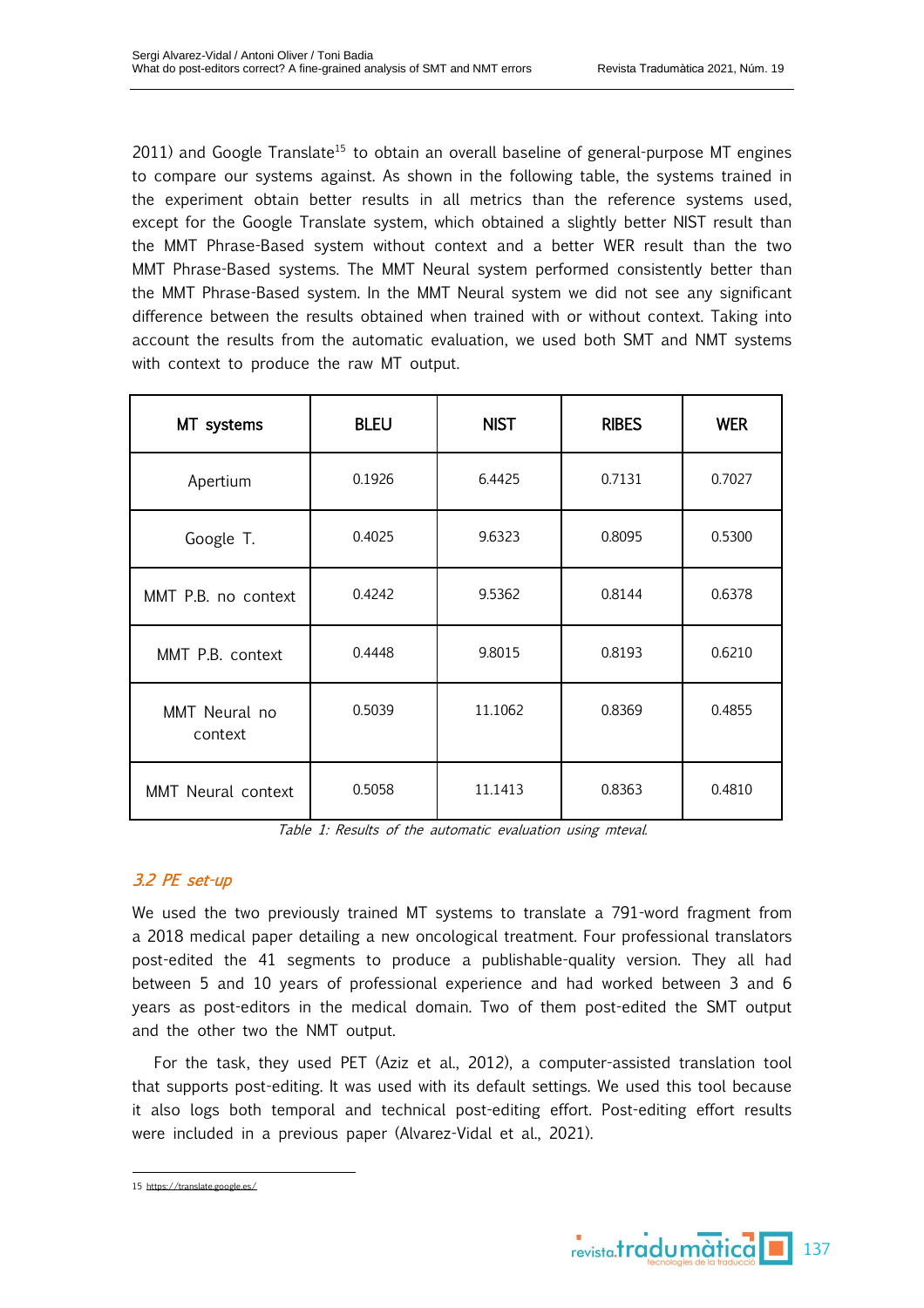Once they had finished, one of the authors of the paper with previous experience in marking MT errors manually annotated the four post-edited versions considering all modified elements as errors. We used the MQM (Lommel et al., 2014) taxonomy because it is a popular framework both in research and the translation industry. It mainly groups errors into fluency and accuracy: fluency relates to the quality of the target text and accuracy evaluates how the target text renders the meaning of the source text. Research has shown NMT produces more fluent translations than SMT, although accuracy may be sometimes compromised (Castillo et al., 2017).

We also included a different weight for every error according to its severity in line with MQM instructions. And following Klubička et al. (2018), we counted the number of words corresponding to each error. We also compared the two post-edited versions which had been annotated for each MT model to study the variation patterns between post-editors.

# 4. Error annotation

For our analysis, we used the Multidimensional Quality Metrics (MQM) (Lommel et al., 2014) system, which was developed as part of the QTLaunchPad project (funded by the European Union) to address the shortcomings of previous quality evaluation systems. This framework offers a flexible system for annotating errors and provides a list of error types that can be correlated to specific errors present in the MT output. It contains a total of 114 issue types, and it represents a generalized superset of the issues that can be found in current metrics and tools. Furthermore, it has become a popular framework both for the translation industry and research and, in fact, it was conceived as an update of the LISA QA Model, which was widely used in the localization industry.



Figure 1. Graphical representation of the MQM core error categories (Lommel et al., 2015)

This framework offers the possibility of describing and defining custom translation quality metrics. Its goal is to provide a flexible vocabulary of quality issue types and a way to use these elements to generate quality scores. Instead of imposing a unique

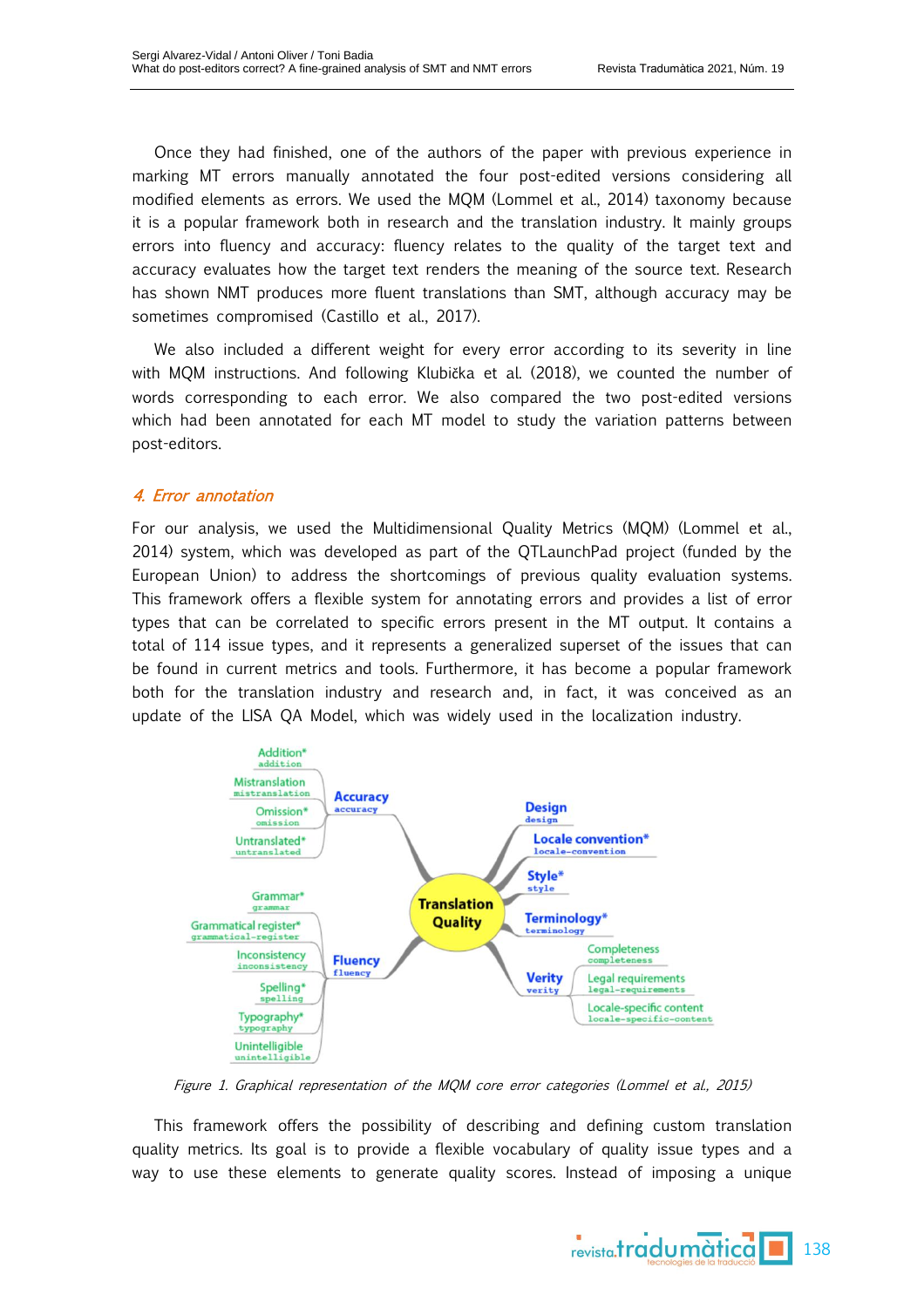metric for all situations, it provides a detailed catalogue of different quality issue types, including standardised names and definitions, that can be used to describe particular metrics for specific tasks. The hierarchical structure groups errors into different major issues (such as Fluency and Accuracy) which can be further specified into detailed error types. This enables different levels of granularity, from a coarse analysis to a fine-grained metric, and also facilitates the customisation of the framework for different language combinations. For example, if the analysis focuses on grammar errors, this category can be further specified to include a detailed error description for all the MT output issues encountered. It also includes a guide<sup>16</sup> for the annotators using the MQM framework, and a decision tree designed to standardize the categorization process.

For our analysis, we used four main categories: Terminology, Style, Accuracy, and Fluency. Terminology includes the specific terms related to the domain of the specialized text analysed, which in this case is medicine. Even though in some cases it can coincide with a mistranslation or an omission (which would be part of the Accuracy category), in this category we only included errors which were clearly related to terminological problems from the medical domain. Style groups all modifications introduced by the post-editor which can be considered unnecessary or stylistic. It includes all preferential choices of the different translators when post-editing. Some corrections cannot be considered errors but improve the fluency of the post-edited text and help to better understand the text. Accuracy groups errors which entail adding or removing some part of the source text information. These errors are usually the ones with the biggest impact on the MT output as they usually create critical problems in meaning.

| Source: Sixty-nine patients had local recurrence and 17 patients showed [].                     |  |  |  |  |
|-------------------------------------------------------------------------------------------------|--|--|--|--|
| MT output: Sesenta y nueve pacientes presentaron recaída local y 17<br>pacientes presentaron [] |  |  |  |  |
| PE version: Sesenta y nueve pacientes (80%) presentaron recaída local y 17<br>presentaron []    |  |  |  |  |

Example 1. Sentence which includes the redundancy category

Finally, Fluency includes errors which have an impact on the quality of the target text, for example, all grammar mistakes produced by the MT system. We have further detailed this category to specify the corresponding type of errors. Apart from punctuation, capital letters and spelling, we have grouped errors mainly taking into account the grammatical category of the error detected. Furthermore, we have included word order (which also includes the modification of the syntactical order of the sentence) and what we have called redundancy. This category usually refers to references within the same sentence or the previous sentence which the MT system has repeated, but that should have been omitted or mentioned with another sort of reference. That is, taking into account the

<sup>16</sup> <http://www.qt21.eu/downloads/annotatorsGuidelines-2014-06-11.pdf>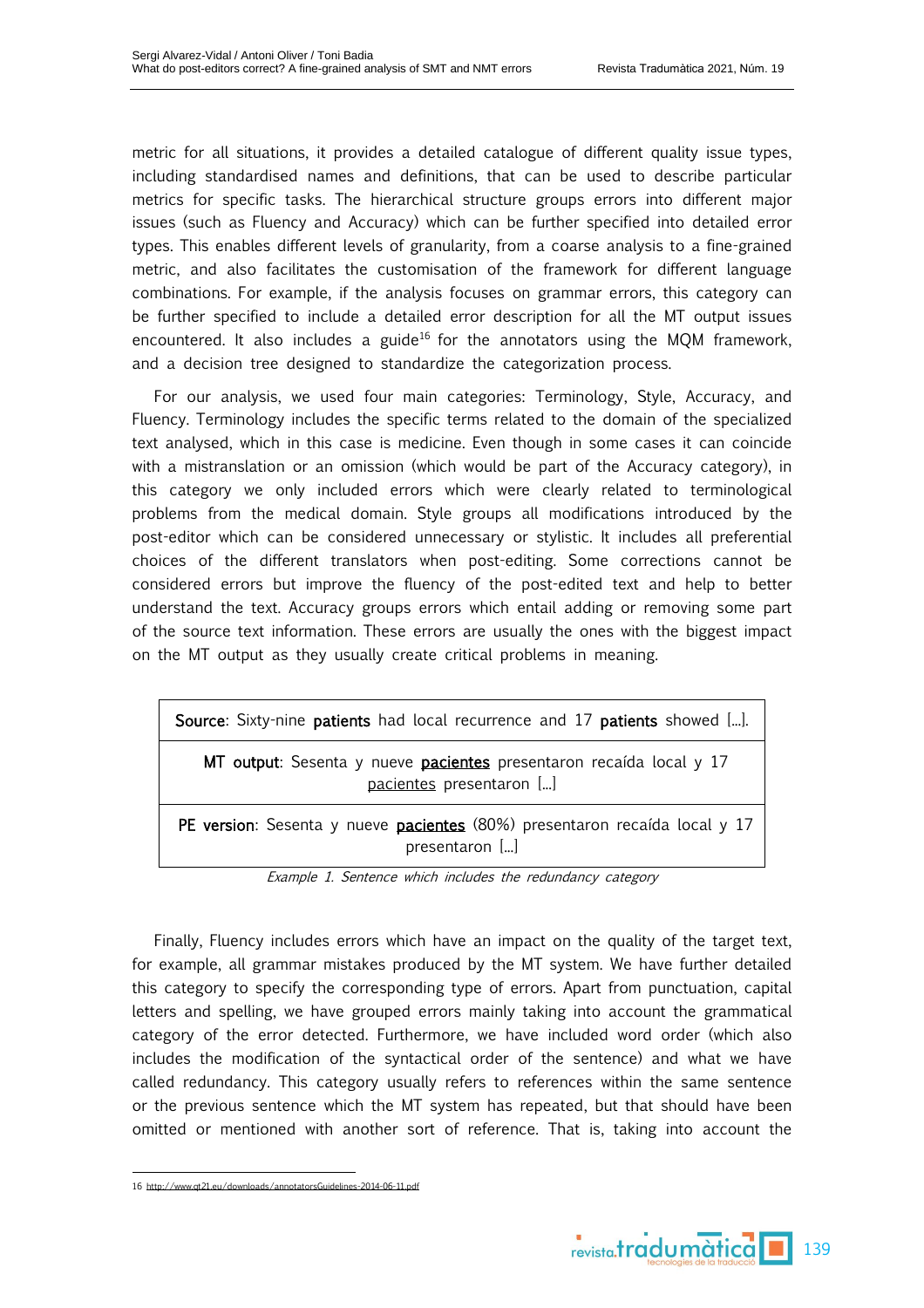context, there is a redundant translation, which constitutes a grammatical problem in the Spanish output. For instance, in the following segment "pacientes" was removed the second time it appears, as in Spanish lexical repetitions should be avoided within the same sentence if possible.

## 5. Results

All post-edited versions were manually annotated using the customized MQM taxonomy by one of the authors. He had extensive experience as a translator for this language combination and had previous experience annotating MT errors for research and industrial purposes. Once the annotation process was completed, we calculated the number of corrections per each category and the mean for each MT system. As it can be seen in Table 2, there is a great divergence between the translators who post-edited the SMT output. In fact, PE1 introduced very few modifications. The results of the translators who post-edited the NMT version are more alike, although PE4 detected many more terminology errors. The mean of all results shows that fewer errors were corrected in the NMT output, although the difference is not statistically significant according to a two-way ANOVA analysis. The most relevant divergence in errors corresponds to accuracy errors, where NMT presented no untranslated elements from the source text and reduced in more than half the mistranslation. In the following sentences we can see examples of the untranslated elements in the SMT version compared with the NMT output:

| <b>Source:</b> [] and the overall <b>long-term</b> survival rate is |  |  |  |  |
|---------------------------------------------------------------------|--|--|--|--|
| <b>SMT</b> : [] y la supervivencia global es [].                    |  |  |  |  |
| NMT: [] y la supervivencia global a largo plazo es [].              |  |  |  |  |

Example 2. The SMT suggestions present <sup>a</sup> higher number of omissions

| Source: Study Population    |  |  |  |
|-----------------------------|--|--|--|
| <b>SMT: Población.</b>      |  |  |  |
| NMT: Población del estudio. |  |  |  |

Example 3. Another sentence which presents an omission in the SMT version

As it was a medical text, a considerable number of errors were produced by the use of the wrong terminology. This is in line with previous research, which has shown that in-domain MT outputs usually present a high number of terminology-related errors (Hawakaya and Arase, 2020). However, even though the two MT models were trained with the same data, translators corrected more terminology issues in the NMT version. If we remove from the total results the errors attributed to style, which in most cases correspond to an elective correction introduced into the MT output, results also show NMT output produced less errors (128 errors for SMT versus 119.5 for NMT).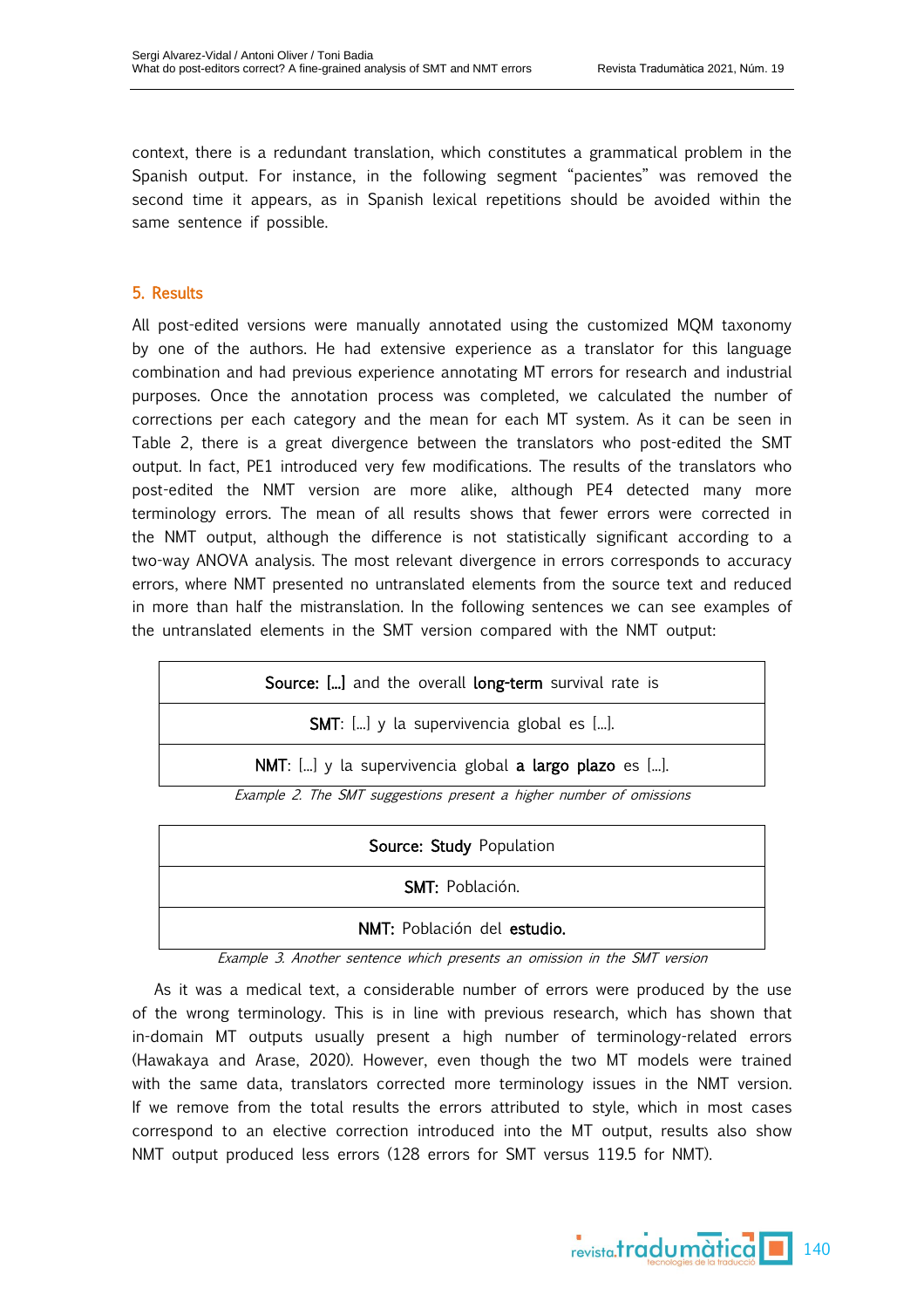When taking a closer look at the different versions produced by each translator, the total number of corrections in each category tends to be correlated. For the translators who introduce many style corrections, there is also an increase in accuracy and fluency errors. In the fluency category, the main divergence can be found in prepositions and word order. These corrections can be partly associated with the multiple correct possibilities offered by Spanish to translate a given source sentence.

| Error Type      | SMT PE1                 | SMT PE2        | <b>SMT</b><br><b>MEAN</b> | NMT PE<br>3    | <b>NMT</b><br>PE4 | <b>NMT MEAN</b> |
|-----------------|-------------------------|----------------|---------------------------|----------------|-------------------|-----------------|
| Accuracy        | 46                      | Τ<br>72        | 59                        | 30             | 41                | Т<br>35.5       |
| Mistranslation  | 24                      | 34             | 29                        | 18             | 19                | 18.5            |
| Omission        | 6                       | $\overline{7}$ | 6.5                       | 13             | 8                 | 10.5            |
| Addition        | 6                       | 11             | 8.5                       | $\overline{2}$ | 14                | 8               |
| Untranslated    | 10                      | 20             | 15                        |                |                   |                 |
| Fluency         | 34                      | 74             | 54                        | 52             | 55                | 53.5            |
| Punctuation     | 5                       | Τ<br>5         | 5                         | 6              | $\overline{7}$    | 6.5             |
| Verb            | $\overline{4}$          | 8              | 6                         | $\overline{4}$ | 8                 | 6               |
| Word order      | 5                       | 6              | 5.5                       | 12             | $\overline{7}$    | 9.5             |
| Prepositions    | 5                       | 19             | 12                        | 6              | 14                | 10              |
| Capital letters | $\mathbf{1}$            | $\overline{0}$ | 0.5                       | $\mathbf{3}$   | $\overline{0}$    | 1.5             |
| Concordance     | 6                       | 10             | 8                         | 5              | $\overline{2}$    | 3.5             |
| Possessive      | $\overline{0}$          | $\mathbf{1}$   | 0.5                       | $\overline{0}$ | $\overline{0}$    | $\mathbf 0$     |
| Articles        | 5                       | 15             | 10                        | $\overline{7}$ | 15                | 10.5            |
| Spelling        | $\overline{0}$          | $\mathbf 0$    | $\overline{0}$            | $\mathbf{1}$   | $\mathbf{1}$      | $\mathbf{1}$    |
| Connectors      | $\overline{2}$          | $\overline{2}$ | $\overline{2}$            | $\mathbf{1}$   | $\overline{0}$    | 0.5             |
| Pronouns        | $\overline{0}$          | 3              | 1.5                       | $\overline{2}$ | $\mathbf{1}$      | 1.5             |
| Redundancy      | $\mathbf{1}$            | 5              | 3                         | 5              | $\mathbf 0$       | 2.5             |
| <b>Style</b>    | $\overline{\mathbf{3}}$ | 39             | 21                        | 24             | 19                | 21.5            |
| Terminology     | 11                      | Τ<br>19        | 15                        | 41             | 20                | Т<br>30.5       |
| <b>TOTALS</b>   | 94                      | 204            | 149                       | 147            | 135               | 141             |

Table 2. Number of errors post-edited by each translator.

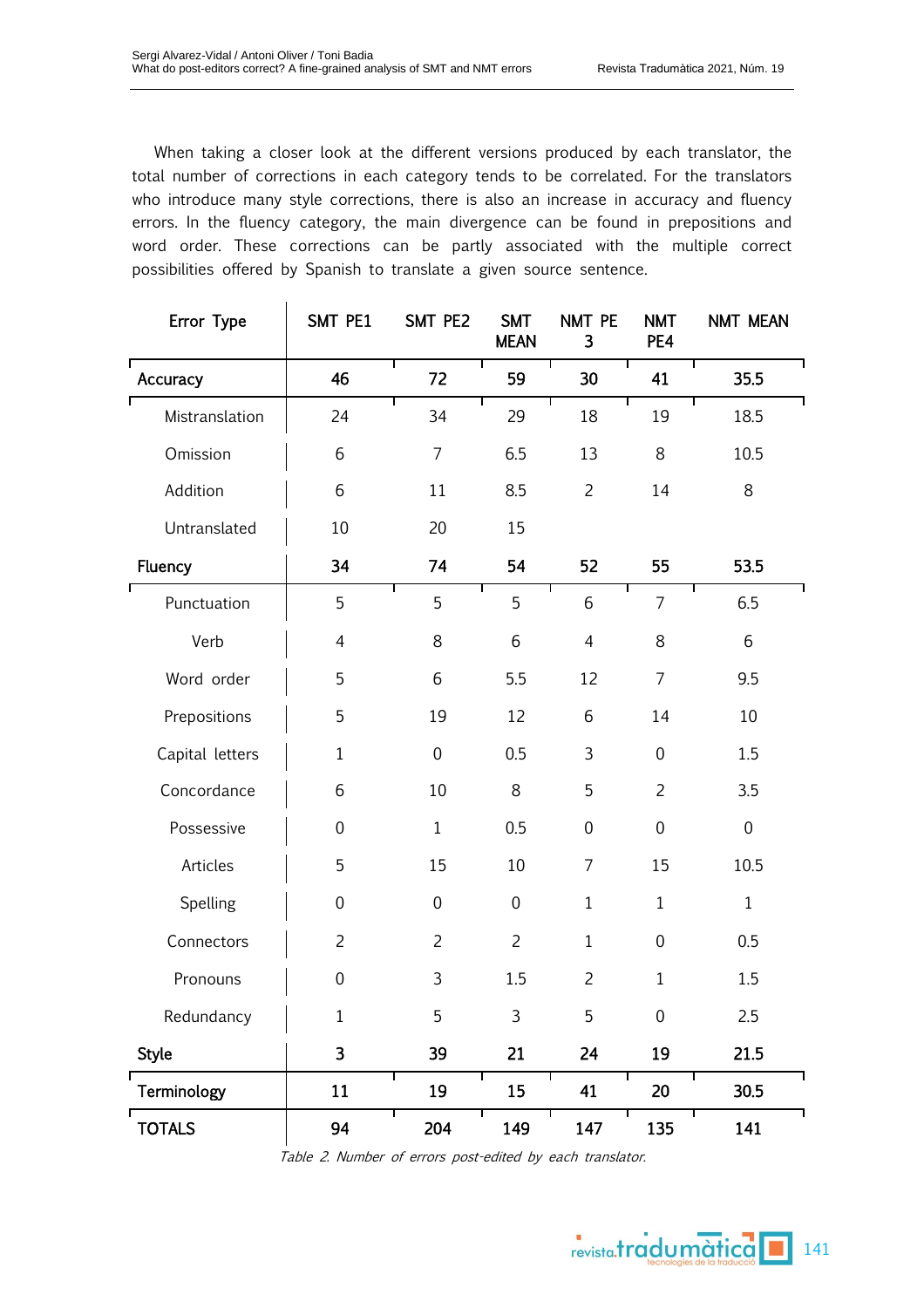The highest divergence between the versions can be found in the terminology category. Corrections among the different translators are not consistent with the global number of errors. This could be related to the repetition of certain key terms. That is, if a translator decides to modify one term which is repeated throughout the document, all instances should be changed and the total number of corrections increases considerably.

We also included a measure for each of the errors annotated according to the severity of the error: neutral, minor, major, critical. We used the four categories included in MQM and the definitions suggested by O'Brien (2011):

- Neutral: Corresponds to stylistic corrections which do not really imply an error and it also includes corrections of issues, features and expressions that do not have a negative impact on the MT output.
- Minor: Noticeable errors that do not have a negative impact on meaning and are not confusing or misleading.
- **Major:** Errors that are considered to have a negative impact on meaning.

| MT system and post-editor | <b>Neutral</b> | Minor | Major | Critical |
|---------------------------|----------------|-------|-------|----------|
| SMT PE1                   | 10             | 42    | 31    | 11       |
| SMT PE2                   | 34             | 105   | 51    | 13       |
| NMT PE3                   | 22             | 87    | 33    | 5        |
| NMT PE4                   | 19             | 70    | 40    | 6        |

**Critical:** Errors which have major effects on the overall meaning, and can compromise product usability, and consumer safety and health.

Table 3. Severity of the annotated errors post-edited by each translator.

As we can see in Table 3, critical errors were clearly reduced in the two NMT postedited versions, which seems to indicate that NMT was able to convey better the meaning of the source text. These results can be directly linked to the accuracy errors detected in both systems, in which NMT showed a better performance in reproducing the whole meaning of the source segment into the target.

Finally, we counted the number of words corresponding to each error corrected to calculate the error ratio (Klubička et al., 2018). For each version we divided the number of words that contain an error by the total number of words included in the final postedited version:

## Error ratio = Words with errors / Total number of words

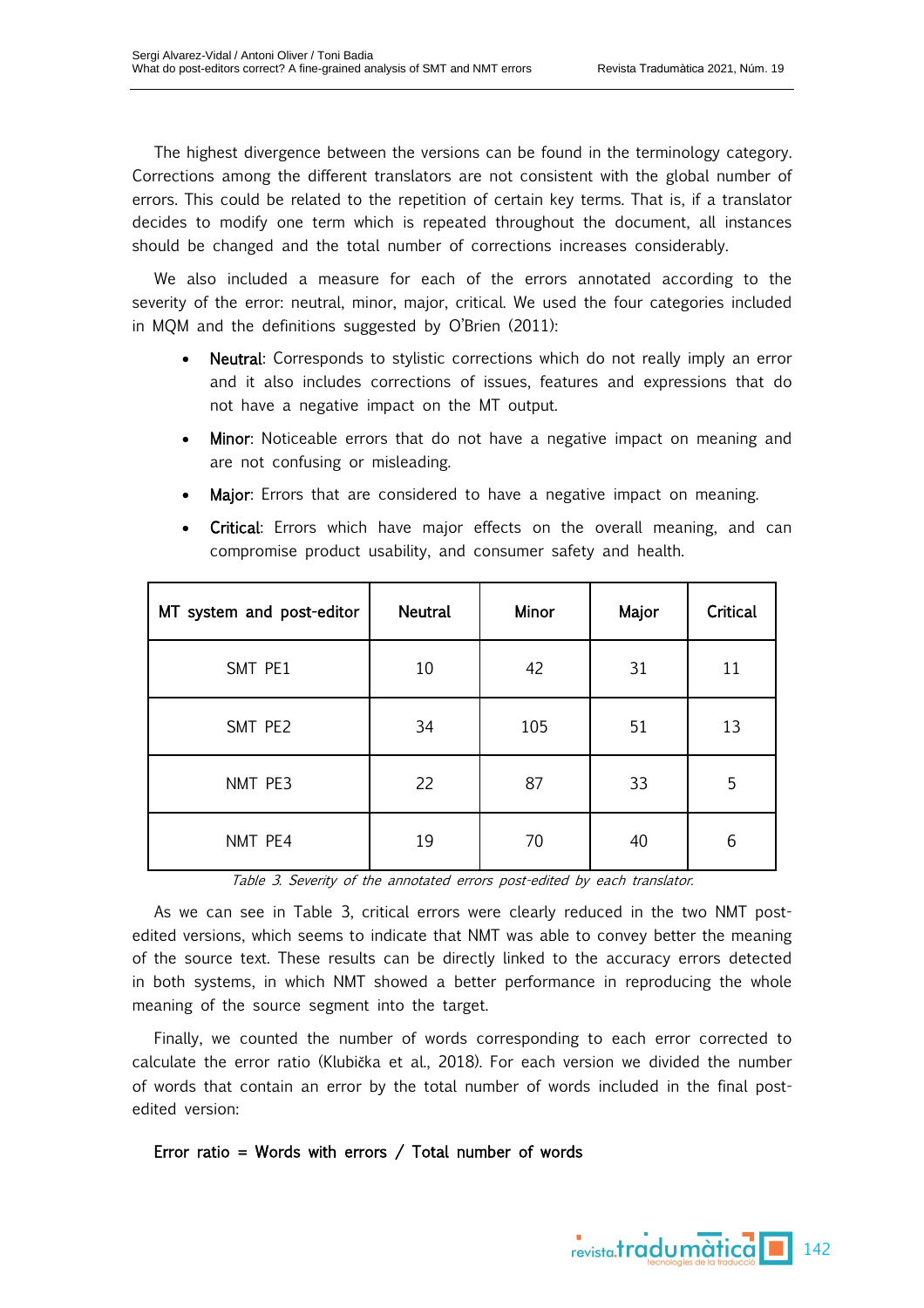As we can see in Table 4, the percentage of errors is consistent with the global number of errors annotated in each post-edited version. Even though there is a big variability among the SMT versions, the mean of the corrections introduced by the two post-editors (25.6%) is slightly higher than the mean corresponding to the translators who post-edited the NMT output (23.1%).

| MT system and post-editor | Error ratio |  |  |
|---------------------------|-------------|--|--|
| SMT PE1                   | 16.9%       |  |  |
| SMT PE2                   | 34.3%       |  |  |
| NMT PE3                   | 25.8%       |  |  |
| NMT PE4                   | 20.4%       |  |  |

Table 4. Error ratio calculated for each translator.

## 6. Discussion and future work

PE is a practice that will increase in the near future, and it is necessary to assess the MT output and understand translators' corrections in order to ensure a satisfying postediting process and also a final translation of good quality. Error analysis will be a useful tool to achieve it. It can help detect the most frequent errors of each MT system and help prevent the repetitive errors which can be more tedious for post-editors. In our analysis for an English to Spanish medical text, the NMT slightly reduced the number of errors, especially the ones related to omissions or mistranslations from the source text. This fact is reflected in the greater number of critical errors for the SMT version. Even though NMT is usually found to be more fluent than SMT, for this language combination and domain the mean of fluency errors was more or less the same, as was the number of style corrections. NMT conveys the source meaning better but still has problems producing publishable-quality documents for the medical domain.

There was also a great variability among translators. Even though we had only two post-edited versions for each MT output, post-edited versions with higher number of corrections tend to increase in the accuracy, fluency and style categories alike. The terminology category seems to increase independently from the other three. If we focus on the fluency category, the highest divergences can be found in word order and prepositions.

Our future experiments will include increasing the pool of post-editors for a certain text to study with more detail variability among translators and correlate specific error categories with an increased PE effort. We will also broaden the domains and language

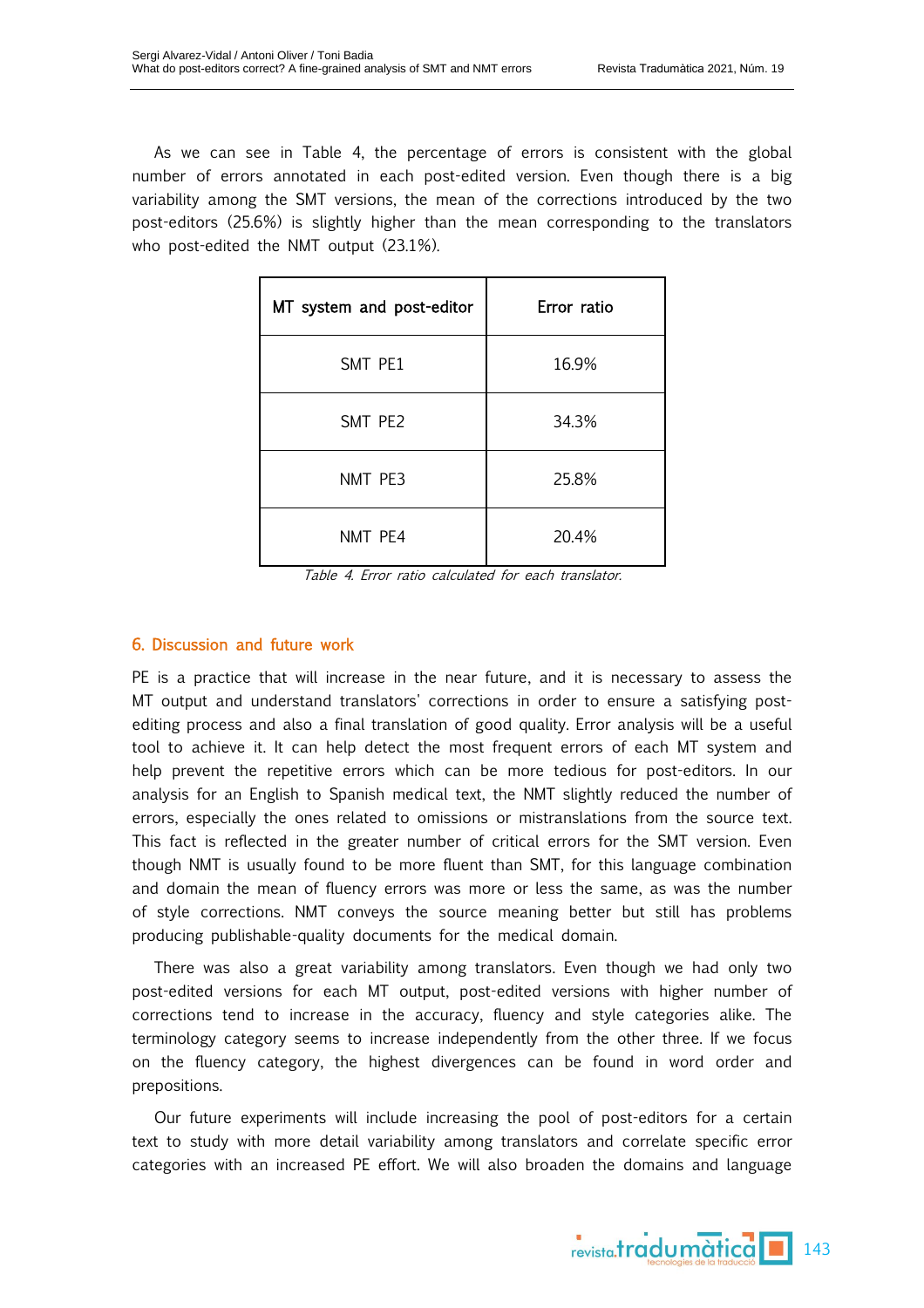combinations for error annotation in order to obtain a larger corpus of post-edited documents.

# **References**

- Allen, J. H. (2003). Post-editing. In: Sommer, H. (ed.). Computers and Translation: A translator's guide. Amsterdam: John Benjamin. (Benjamins translation library; 35), pp. 297-317.
- Alvarez-Vidal, S.; Oliver, A.; Badia, T. (2021). Comparing NMT and PBSMT for Postediting In-domain Formal Texts: A Case Study. In: Tra&Co Group (ed.). Translation, interpreting, cognition: The way out of the box. Berlin: Language Science, pp. 33-47. [<https://doi.org/10.5281/zenodo.4544686>](https://doi.org/10.5281/zenodo.4544686). [Accessed: 20211117].
- Aranberri, N. (2014). Postediting, productivity and quality. Tradumàtica, Tecnologies de la traducció, n. 2012, pp. 471-477.  $\frac{\hbar}{\hbar}$  / doi.org/10.5565/rev/tradumatica.62>. [Accessed: 20211117].
- Aziz, W.; Castilho, S.; Specia, L. (2012). "PET: A Tool for Post-editing and Assessing Machine Translation." In: Proceedings of the Eight International Conference on Language Resources and Evaluation (LREC'12). European Language Resources Association (ELRA), pp. 3982-3987. [<http://www.lrec](http://www.lrec-conf.org/proceedings/lrec2012/pdf/985_Paper.pdf)[conf.org/proceedings/lrec2012/pdf/985\\_Paper.pdf>](http://www.lrec-conf.org/proceedings/lrec2012/pdf/985_Paper.pdf). [Accessed: 20211117].
- Barrault, L.; Bojar, O.; Costa-Jussà, M.; Federmann, C.; Fishel, M.; Graham, Y.; Haddow, B.; Huck, M.; Koehn, P.; Malmasi, S.; Monz, C.; Müller, M.; Pal, S.; Post, M.; Zampieri, M. (2019). Findings of the 2019 Conference on Machine Translation (WMT19). In: Proceedings of the Fourth Conference on Machine Translation (Volume 2: Shared Task Papers, Day 1). Association for Computational Linguistics, pp. 1-61. [<https://doi.org/10.18653/v1/W19-5301>](https://doi.org/10.18653/v1/W19-5301). [Accessed: 20211117].
- Bentivogli, L.; Bisazza, A.; Cettolo, M.; Federico, M. (2016). Neural versus Phrase-Based Machine Translation Quality: a Case Study. In: Proceedings of the 2016 Conference on Empirical Methods in Natural Language Processing. Association for Computational Linguistics, pp. 257-267. [<https://doi.org/10.18653/v1/D16-1025>](https://doi.org/10.18653/v1/D16-1025). [Accessed: 20211117].
- Bojar, O.; Federmann, C.; Fishel, M.; Graham, Y.; Haddow, B.; Huck, M.; Koehn, P.; Monz, C. (2018). Findings of the 2018 Conference on Machine Translation (WMT18). In: Proceedings of the Third Conference on Machine Translation Shared Task Papers. Association for Computational Linguistics, pp. 272-303. [<https://doi.org/10.18653/v1/W18-6401>](https://doi.org/10.18653/v1/W18-6401). [Accessed: 20211117].
- Castilho, S.; Moorkens, J.; Gaspari, F.; Sennrich, R.; Sosoni, V.; Georgakopoulou, Y.; Lohar, P.; Way, A.; Miceli Barone, A.; Gialama, M. (2017). A comparative quality evaluation of PBSMT and NMT using professional translators. In: *Machine Translation Summit XVI:* Proceedings of MT Summit XVI, vol.1: Research Track. Kyoto: Sadao Kurohashi; Hong Kong: Pascale Fung, pp. 116-131. [<http://aamt.info/app-def/S-](http://aamt.info/app-def/S-102/mtsummit/2017/wp-content/uploads/sites/2/2017/09/MTSummitXVI_ResearchTrack.pdf)[102/mtsummit/2017/wp](http://aamt.info/app-def/S-102/mtsummit/2017/wp-content/uploads/sites/2/2017/09/MTSummitXVI_ResearchTrack.pdf)[content/uploads/sites/2/2017/09/MTSummitXVI\\_ResearchTrack.pdf>](http://aamt.info/app-def/S-102/mtsummit/2017/wp-content/uploads/sites/2/2017/09/MTSummitXVI_ResearchTrack.pdf). [Accessed: 20211117].
- Costa, A.; Ling, W.; Luis, T.; Correia, R.; Coheur, L. (2015) A linguistically motivated taxonomy for Machine Translation error analysis. Machine Translation, v. 29, n. 2, pp.127–161. <https://doi.org/10.1007/s10590-015-9169-0>. [Accessed: 20211117].

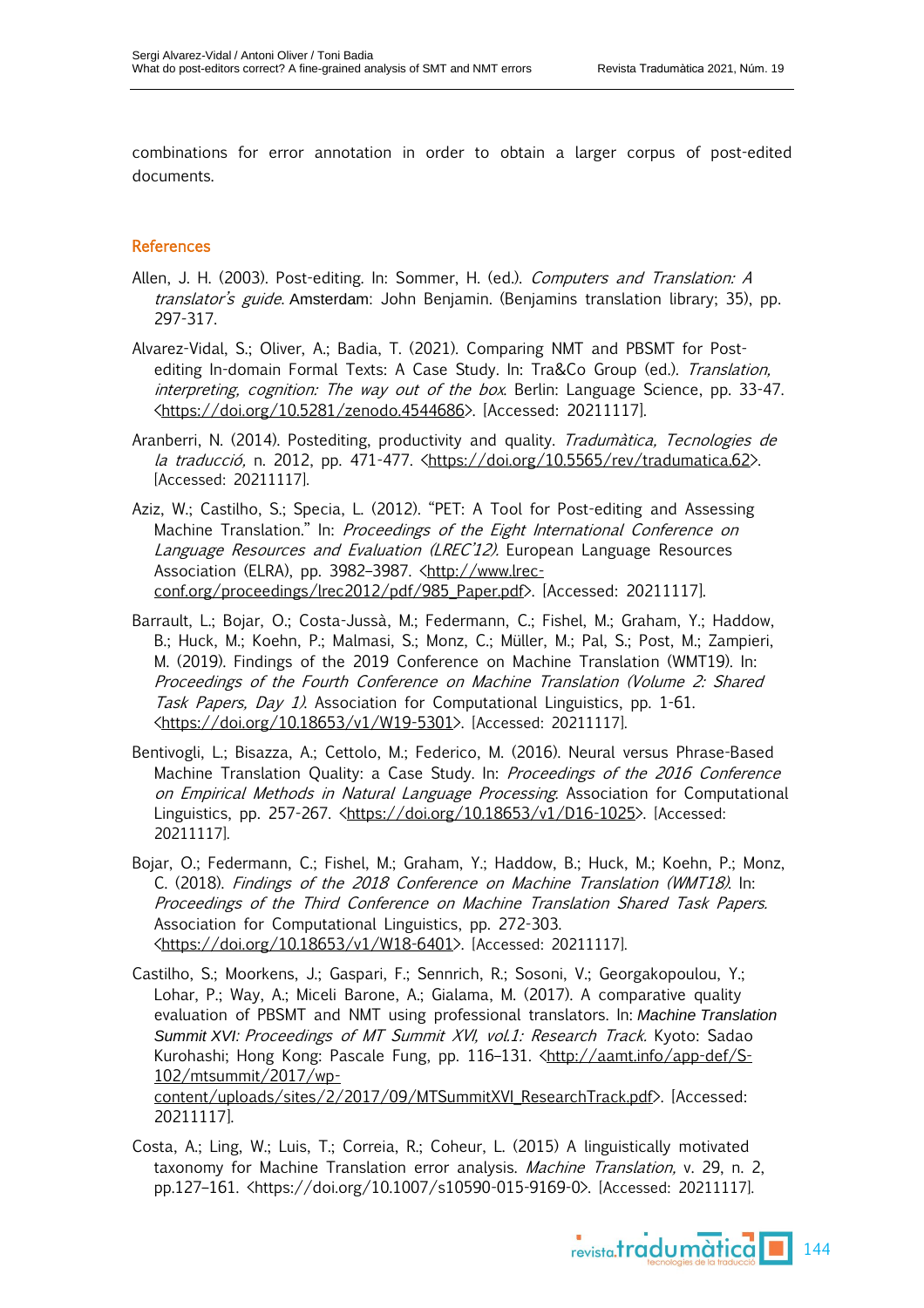- Daems, J.; Vandepitte, S.; Hartsuiker, R. J.; Macken, L. (2017). Identifying the Machine Translation Error Types with the Greatest Impact on Post-editing Effort. Frontiers in Psychology, n. 8. [<https://doi.org/10.3389/fpsyg.2017.01282>](https://doi.org/10.3389/fpsyg.2017.01282). [Accessed: 20211117].
- De Almeida, G. (2013). Translating the post-editor: An investigation of post-editing changes and correlations with professional experience [PhD Thesis]. Dublin City University, Dublin. [<http://doras.dcu.ie/17732/>](http://doras.dcu.ie/17732/). [Accessed: 20211117].
- Denkowski, M.; Lavie, L. (2012). Challenges in predicting machine translation utility for human post-editors. In: Proceedings of AMTA 2012. [<https://doi.org/10.1184/r1/6473105>](https://doi.org/10.1184/r1/6473105). [Accessed: 20211117].
- Farrús, M.; Costa-Jussà, M. R.; Mariño, J. B.; Fonollosa, J. A. R. (2010). Linguistic-based Evaluation Criteria to Identify Statistical Machine Translation Errors. In: Proceeding of the 14th Annual Conference of the European Association for Machine Translation (EAMT 2010), Saint-Raphal, France, pp. 167–173. [<https://repositori.upf.edu/bitstream/handle/10230/34496/Farrus\\_EAMT2010\\_ling.pdf?](https://repositori.upf.edu/bitstream/handle/10230/34496/Farrus_EAMT2010_ling.pdf?sequence=1&isAllowed=y) [sequence=1&isAllowed=y>](https://repositori.upf.edu/bitstream/handle/10230/34496/Farrus_EAMT2010_ling.pdf?sequence=1&isAllowed=y). [Accessed: 20211117].
- Federico, M.; Negri, M.; Bentivogli, L.; Turchi, M. (2014). Assessing the Impact of Translation Errors on Machine Translation Quality with Mixed-effects Models. In: Proceedings of the 2014 Conference on Empirical Methods in Natural Language Processing (EMNLP 2014), Doha, Qatar, pp. 1643–1653. [<https://doi.org/10.3115/v1/D14-1172>](https://doi.org/10.3115/v1/D14-1172). [Accessed: 20211117].
- Forcada, M. L.; Ginestı́-Rosell, M.; Nordfalk, J.; O'Regan, J.; Ortiz-Rojas, S.; Pérez-Ortiz, J. A.; Sánchez-Martínez, F.; Ramírez-Sánchez, G.; Tyers, F. M. (2011). Apertium: a free/open-source platform for rule-based machine translation. Machine translation, v. 25, n. 2, pp. 127-144. [<https://doi.org/10.1007/s10590-011-9090-0>](https://doi.org/10.1007/s10590-011-9090-0). [Accessed: 20211117].
- Germann, U.; Barbu, E.; Bentivogli, L.; Bertoldi, N.; Bogoychev, N.; Buck, C.; Caroselli, D.; Carvalho, L.; Cattelan, A.; Cattoni, R.; et al. (2016). Modern MT: A New Open-source Machine Translation Platform for the Translation Industry. Baltic Journal of Modern Computing, vol. 4, no. 2.
	- [<http://www.bjmc.lu.lv/fileadmin/user\\_upload/lu\\_portal/projekti/bjmc/Contents/4\\_2\\_2](http://www.bjmc.lu.lv/fileadmin/user_upload/lu_portal/projekti/bjmc/Contents/4_2_28_Products.pdf) [8\\_Products.pdf>](http://www.bjmc.lu.lv/fileadmin/user_upload/lu_portal/projekti/bjmc/Contents/4_2_28_Products.pdf). [Accessed: 20211117].
- Guerberof, A. (2009). Productivity and quality in MT post-editing. In: Proceedings of MT Summit  $X/I$ , pp. 8-13. [<https://www.researchgate.net/publication/320467106\\_Productivity\\_and\\_quality\\_in\\_MT\\_](https://www.researchgate.net/publication/320467106_Productivity_and_quality_in_MT_post-editing) [post-editing>](https://www.researchgate.net/publication/320467106_Productivity_and_quality_in_MT_post-editing). [Accessed: 20211117].
- Hawakaya, T.; Arase, Y. (2020). Fine-Grained Error Analysis on English-to-Japanese Machine Translation in the Medical Domain. In: Proceedings of the 22nd Annual Conference of the European Association for Machine Translation, Lisboa, Portugal. European Association for Machine Translation, pp. 155-164. [<https://www.aclweb.org/anthology/2020.eamt-1.17.pdf>](https://www.aclweb.org/anthology/2020.eamt-1.17.pdf). [Accessed: 20211117].
- Junczys-Dowmunt, M.; Dwojak, T.; Hoang, H. (2016). Is Neural Machine Translation Ready for Deployment? A Case Study on 30 Translation Directions. In: *Proceedings* of the Ninth International Workshop on Spoken Language Translation (IWSLT). [<https://arxiv.org/abs/1610.01108>](https://arxiv.org/abs/1610.01108). [Accessed: 20211117].
- Klubička, F.; Toral, A.; Sánchez-Cartagena, V. M. (2017). Fine-Grained Human Evaluation of Neural Versus Phrase-Based Machine Translation. The Prague Bulletin of

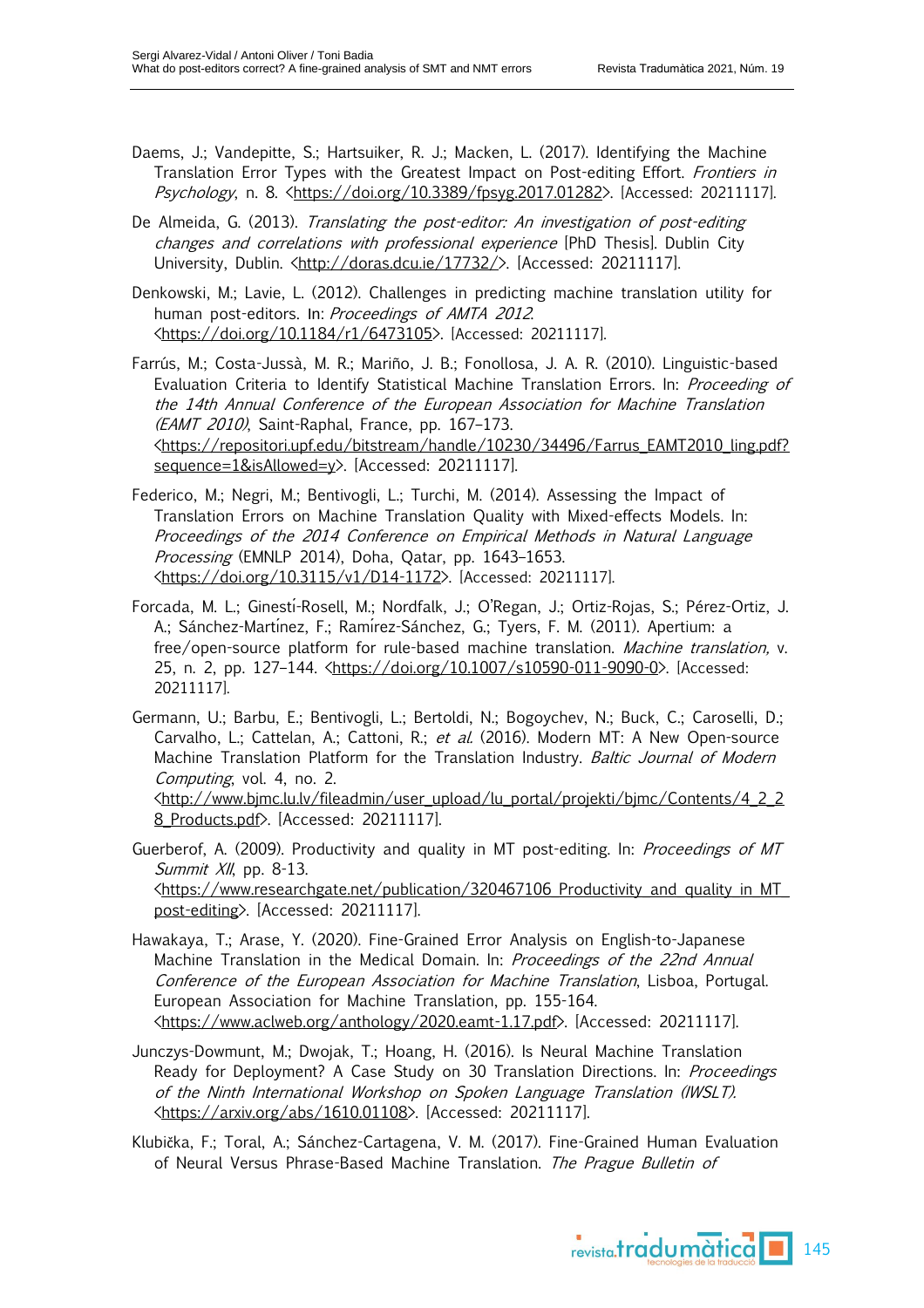Mathematical Linguistics, n. 108, pp. 121-132. [<https://doi.org/10.1515/pralin-2017-](https://doi.org/10.1515/pralin-2017-0014) [0014>](https://doi.org/10.1515/pralin-2017-0014). [Accessed: 20211117].

- Klubička, F.; Toral, A.; Sánchez-Cartagena, V. M. (2018). Quantitative fine-grained human evaluation of machine translation systems: a case study on English to Croatian. Machine Translation, n. 32, pp. 195–215. [<https://doi.org/10.1007/s10590-018-9214](https://doi.org/10.1007/s10590-018-9214-x) [x>](https://doi.org/10.1007/s10590-018-9214-x). [Accessed: 20211117].
- Koehn, P. (2005). Europarl: a parallel corpus for statistical machine translation. In: Proceedings of the MT Summit, vol. 5, pp. 79-86. [<https://www.statmt.org/europarl/>](https://www.statmt.org/europarl/). [Accessed: 20211117].
- Koponen, M. (2013). This translation is not too bad: An analysis of post-editor choices in a machine translation post-editing task. In: O'Brien, S.; Simard, M.; Specia, L. (eds.). Workshop Proceeding: Workshop on Post-editing Technology and Practice (WPTP-2). Allschwil: The European Association for Machine Translation, pp. 1-9. [<https://www.researchgate.net/publication/299347281\\_This\\_translation\\_is\\_not\\_too\\_bad](https://www.researchgate.net/publication/299347281_This_translation_is_not_too_bad_An_analysis_of_post-editor_choices_in_a_machine_translation_post-editing_task) [\\_An\\_analysis\\_of\\_post-editor\\_choices\\_in\\_a\\_machine\\_translation\\_post-editing\\_task>](https://www.researchgate.net/publication/299347281_This_translation_is_not_too_bad_An_analysis_of_post-editor_choices_in_a_machine_translation_post-editing_task) [Accessed: 20211117].
- Koponen, M.; Leena, S. (2017). Post-editing quality: analyzing the correctness and necessity of post-editor corrections. Linguist Antverp, New Series Themes in Translation Studies, v. 16, pp. 137-148. [<https://lans](https://lans-tts.uantwerpen.be/index.php/LANS-TTS/article/view/439)[tts.uantwerpen.be/index.php/LANS-TTS/article/view/439>](https://lans-tts.uantwerpen.be/index.php/LANS-TTS/article/view/439). [Accessed: 20211117].
- Koponen, M.; Leena, S.; Nikulin, M. (2019). A product and process analysis of posteditor corrections on neural, statistical and rule-based machine translation output. Machine Translation, v. 33, pp. 61-90. [<https://doi.org/10.1007/s10590-019-09228-](https://doi.org/10.1007/s10590-019-09228-7) [7>](https://doi.org/10.1007/s10590-019-09228-7). [Accessed: 20211117].
- Krings, H. P. (2001). Repairing texts: Empirical investigations of machine translation post-editing process. Kent, OH: The Kent State University Press. (Translation studies; 5).
- Lommel, A.; Burchardt, A.; Görög, A.; Uszkoreit, H.; Melby, A. K. (2015). Multidimensional Quality Metrics (MQM) Issue Types. [<http://www.qt21.eu/mqm-definition/issues-list-](http://www.qt21.eu/mqm-definition/issues-list-2015-12-30.html)[2015-12-30.html>](http://www.qt21.eu/mqm-definition/issues-list-2015-12-30.html). [Accessed: 20211117].
- Lommel, A.; Uszkoreit, H.; Burchardt, A. (2014). Multidimensional Quality Metrics (MQM): A Framework for Declaring and Describing Translation Quality Metrics. Tradumàtica, T*ecnologies de la Traducció*, n. 12, pp. 455-463. [<https://doi.org/](https://doi.org/10.5565/rev/tradumatica.77)[10.5565/rev/tradumatica.77](https://doi.org/10.5565/rev/tradumatica.77)>. [Accessed: 20211117].
- Lommel, A. R.; DePalma, D. A. (2016). Europe's Leading Role in Machine Translation: How Europe Is Driving the Shift to MT: Technical report. [<http://cracker](http://cracker-project.eu/csa-mt-report/)[project.eu/csa-mt-report/>](http://cracker-project.eu/csa-mt-report/). [Accessed: 20211117].
- O'Brien, S. (2012). Towards a Dynamic Quality Evaluation Model for Translation. JosTrans, The Journal of Specialised Translation, n. 17, pp. 55–77. [<https://jostrans.org/archive.php?display=17>](https://jostrans.org/archive.php?display=17). [Accessed: 20211117].

Papineni, K.; Roukos, S.; Ward, T.; Zhu, W. J. (2002). BLEU: A Method for Automatic Evaluation of Machine Translation. In: Proceedings of 40th Annual Meeting of the Association for Computational Linguistics. Association for Computational Linguistics, Philadelphia, Pennsylvania, USA, pp. 311–318. [<https://doi.org/10.3115/1073083.1073135>](https://doi.org/10.3115/1073083.1073135). [Accessed: 20211117].